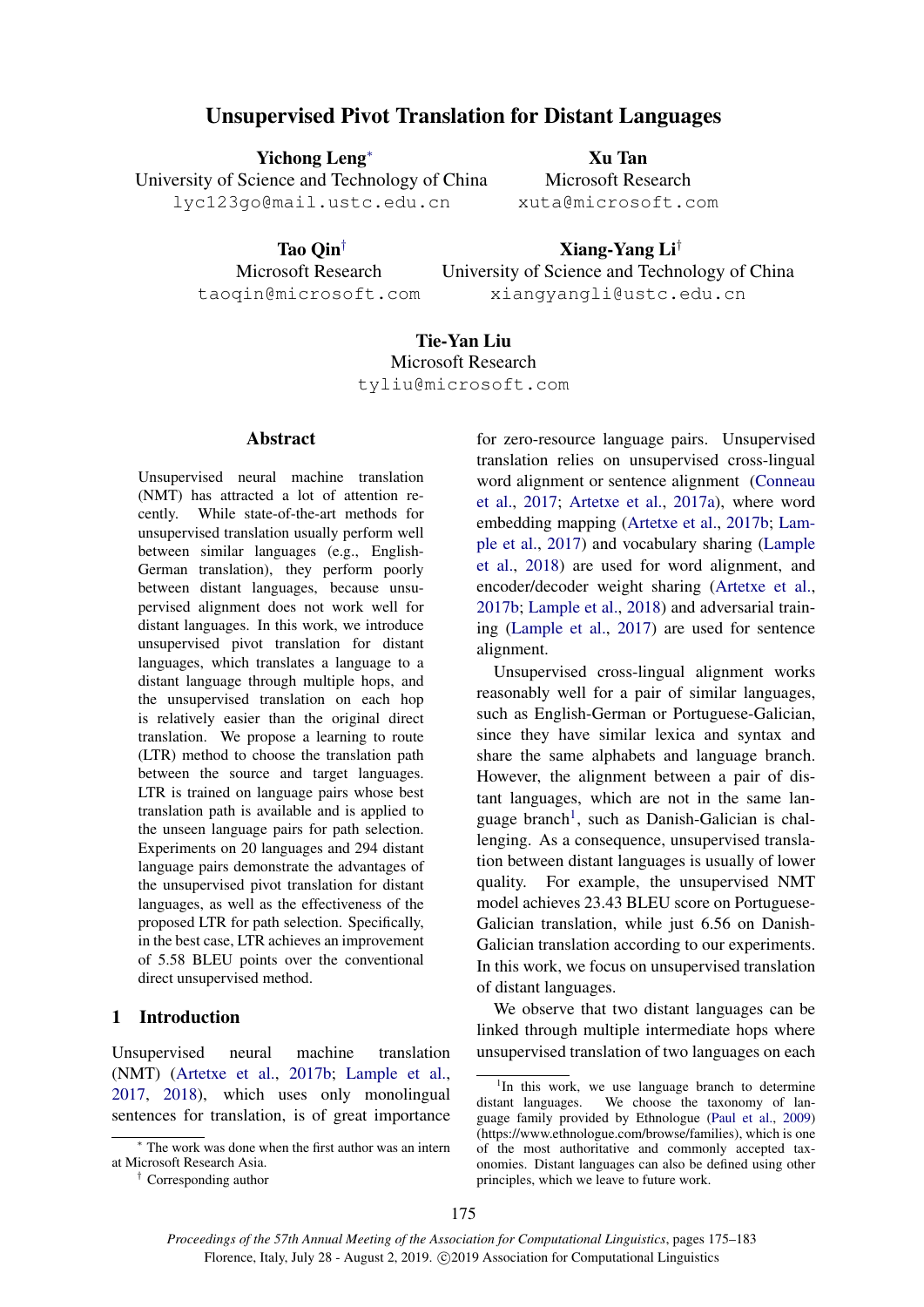hop is easier than direct translation of the two distance languages, considering that the two languages on each intermediate hop are more similar, or the size of monolingual training data is larger. Therefore, we propose unsupervised pivot translation through multiple hops for distant languages, where each hop consists of unsupervised translation of a relatively easier language pair. For example, the distant language pair Danish→Galician can be translated by three easier hops: Danish→English, English→Spanish and Spanish→Galician. In this way, unsupervised pivot translation results in better accuracy (12.14 BLEU score) than direct unsupervised translation (6.56 BLEU score) from Danish to Galician in our experiments.

The challenge of unsupervised pivot translation is how to choose a good translation path. Given a distant language pair  $X \rightarrow Y$ , there exists a large amount of paths that can translate from X to  $Y^2$  $Y^2$ , and different paths may yield very different translation accuracies. Therefore, unsupervised pivot translation may result in lower accuracy than direct unsupervised translation if a poor path is chosen. How to choose a path with good translation accuracy is important to guarantee the performance of unsupervised pivot translation.

A straightforward method is to calculate the translation accuracies of all possible paths on a validation set and choose the path with the best accuracy. However, it is computationally unaffordable due to the large amount of possible paths. For example, suppose we consider at most 3 hops  $(N = 3)$  and 100 languages  $(M = 100)$ , and assume each path takes an average of 20 minutes to translate all the sentences in the validation set using one NVIDIA P100 GPU to get the BLEU score. Then it will take nearly 1400000 GPU days to evaluate all candidate paths. Even if we just consider 20 languages ( $M = 20$ ), it will still take 2200 GPU days. Therefore, an efficient method for path selection is needed. We propose a learning to route (LTR) method that adopts a path accuracy predictor (a multi-layer LSTM) to select a good path for a distant language pair. Given a translation path and the translation accuracy of each hop on the path, the path accuracy predictor can predict the overall translation accuracy following this

<span id="page-1-0"></span><sup>2</sup>Suppose we only consider translation paths with at most  $N$  hops. Given  $M$  candidate intermediate languages, there are  $\frac{M!}{(M-N+1)!}$  possible paths.

path. Such a predictor is first trained on a training set of paths with known overall accuracy, and then used to predict the accuracy of a path unseen before.

We conduct experiments on a large dataset with 20 languages and a total of 294 distant language pairs to verify the effectiveness of our method. Our proposed LTR achieves an improvement of more than 5 BLEU points on some language pairs.

The contributions of this paper are as follows: (1) We introduce pivot translation into unsupervised NMT to improve the accuracy of distant languages. (2) We propose the learning to route (LTR) method to automatically select the good translation path. (3) Large scale experiments on more than 20 languages and 294 distant language pairs demonstrate the effectiveness of our method.

# 2 Related Work

In this section, we review the related work from three aspects: unsupervised neural machine translation, pivot translation, and path routing.

Unsupervised NMT As the foundation of unsupervised sentence translation, unsupervised word alignment has been investigated by [\(Conneau](#page-8-3) [et al.,](#page-8-3) [2017;](#page-8-3) [Artetxe et al.,](#page-8-4) [2017a\)](#page-8-4), where linear embedding mapping and adversarial training are used to ensure the distribution-level matching, achieving considerable good accuracy or even surpasses the supervised counterpart for similar languages. [Artetxe et al.](#page-8-0) [\(2017b\)](#page-8-0); [Lample et al.](#page-8-1) [\(2017\)](#page-8-1) propose unsupervised NMT that leverages word translation for the initialization of the bilingual word embeddings. [Yang et al.](#page-8-6) [\(2018\)](#page-8-6) partially share the parameter of the encoder and decoder to enhance the semantic alignment between source and target language. [Lample et al.](#page-8-2) [\(2018\)](#page-8-2) further share the vocabulary of source and target languages and jointly learned the word embeddings to improve the quality of word alignment, and achieve large improvements on similar language pairs. Recently, inspired by the success of BERT [\(Devlin et al.,](#page-8-7) [2018\)](#page-8-7), [Lample and Conneau](#page-8-8) [\(2019\)](#page-8-8) leverage the BERT pre-training in the unsupervised NMT model and achieve state-of-the-art performance on some popular language pairs.

Previous works on unsupervised NMT can indeed achieve good accuracy on similar language pairs, especially on the closely related languages such as English and German that are in the same language branch. In this circumstance, they can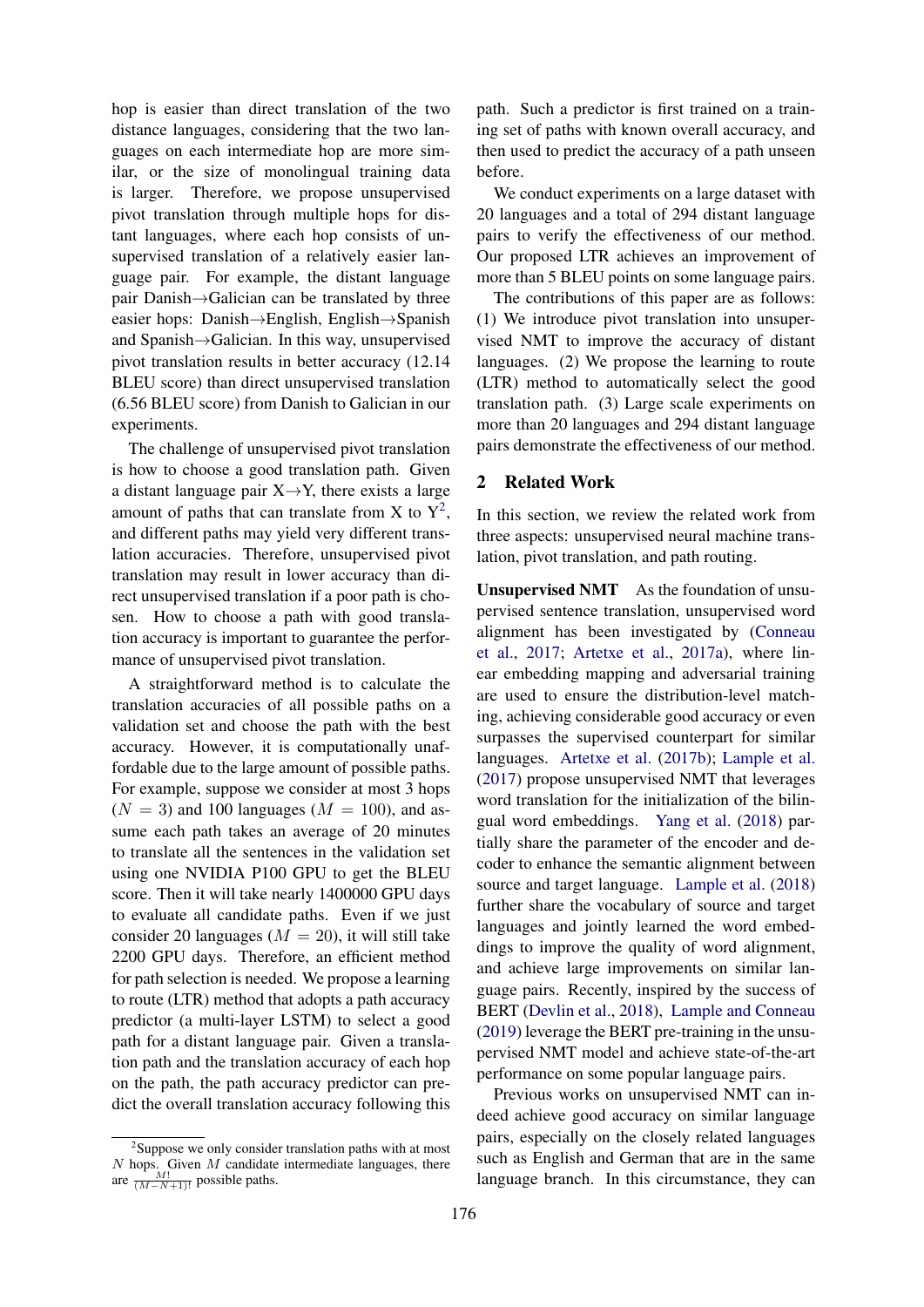simply share the vocabulary and learn joint BPE for source and target languages, and share the encoder and decoder, which is extremely helpful for word embedding and latent representation alignment. However, they usually achieve poor accuracy on distant languages that are not in the same language branch or do not share same alphabets. In this paper, we propose pivot translation for distant languages, and leverage the basic unsupervised NMT model in [\(Lample et al.,](#page-8-2) [2018\)](#page-8-2) on similar languages as the building blocks for the unsupervised pivot translation.

Pivot Translation Pivot translation has long been studied in statistical machine translation to improve the accuracy of low/zero-resource translation [\(Wu and Wang,](#page-8-9) [2007;](#page-8-9) [Utiyama and Isahara,](#page-8-10) [2007\)](#page-8-10). [Cheng et al.](#page-8-11) [\(2017\)](#page-8-11); [Chen et al.](#page-8-12) [\(2017\)](#page-8-12) also adapt the pivot based method into neural machine translation. However, conventional pivot translation usually leverages a resource-rich language (mainly English) as the pivot to help the low/zeroresource translation, while our method only relies on the unsupervised method in each hop of the translation path. Due to the large amount of possible path choices, the accuracy drops quickly along the multiple translation hops in the unsupervised setting, unsupervised pivot translation may result in lower accuracy if the path is not carefully chosen. In this situation, path selection (path routing) will be critical to guarantee the performance of pivot translation.

Path Routing Routing is the process of selecting a path for traffic in a network, or between or across multiple networks. Generally speaking, routing can be performed in many types of networks, including circuit switching network [\(Girard,](#page-8-13) [1990\)](#page-8-13), computer networks (e.g., Internet) [\(Huitema,](#page-8-14) [2000\)](#page-8-14), transportation networks [\(Raff,](#page-8-15) [1983\)](#page-8-15) and social networks [\(Liben-](#page-8-16)[Nowell et al.,](#page-8-16) [2005\)](#page-8-16). In this paper, we consider the routing of the translation among multiple languages, where the translation accuracy is the criterion for the path selection. Usually, the translation accuracy of the multi-hop path is not simply the linear combination of the accuracy on each onehop path, which makes it difficult to route for a good path.

#### <span id="page-2-1"></span>3 Unsupervised Pivot Translation

Observing that unsupervised translation is usually hard for distant languages, we split the direct translation into multiple hops, where the unsupervised translations on each hop is relatively easier than the original direct unsupervised translation. Formally, for the translation from language  $X$  to Y, we denote the pivot translation as

$$
X \to Z_1 \to \dots \to Z_n \to Y,\tag{1}
$$

where  $Z_1$ , ...,  $Z_n$  are the pivot languages and n is the number of pivot languages in the path. We set  $n \in \{0, 1, 2\}$  and consider 3-hop path at most in this paper, considering the computation cost and accuracy drop in longer translation path. Note that when  $n = 0$ , it is the one-hop (direct) translation.

There exists a large amount of translation paths between  $X$  and  $Y$  and each path can result in different translation accuracies, or even lower than the direct unsupervised translation, due to the information loss along the multiple translation hops especially when unsupervised translation quality on one hop is low. Therefore, how to choose a good translation path is critical to ensure the accuracy of unsupervised pivot translation. In this section, we introduce the learning to route (LTR) method for the translation path selection.

#### <span id="page-2-0"></span>3.1 Learning to Route

In this section, we first give the description of the problem formulation, and then introduce the training data, features and model used for LTR.

Problem Formulation We formulate the path selection as a translation accuracy prediction problem. The LTR model learns to predict the translation accuracy of each path from language  $X$  to Y given the translation accuracy of each hops in the path, and the path with the highest predicted translation accuracy among all the possible paths is chosen as the output.

Training Data We construct the training data for the LTR model in the following steps: (1) From M languages, we choose the distant language pairs whose source and target languages are not in the same language branch. We then choose a small part of the distant language pairs as the development/test set respectively for LTR, and regard the remaining part as the training set for LTR. (2) In order to get the accuracy of different translation paths for the distant language pairs,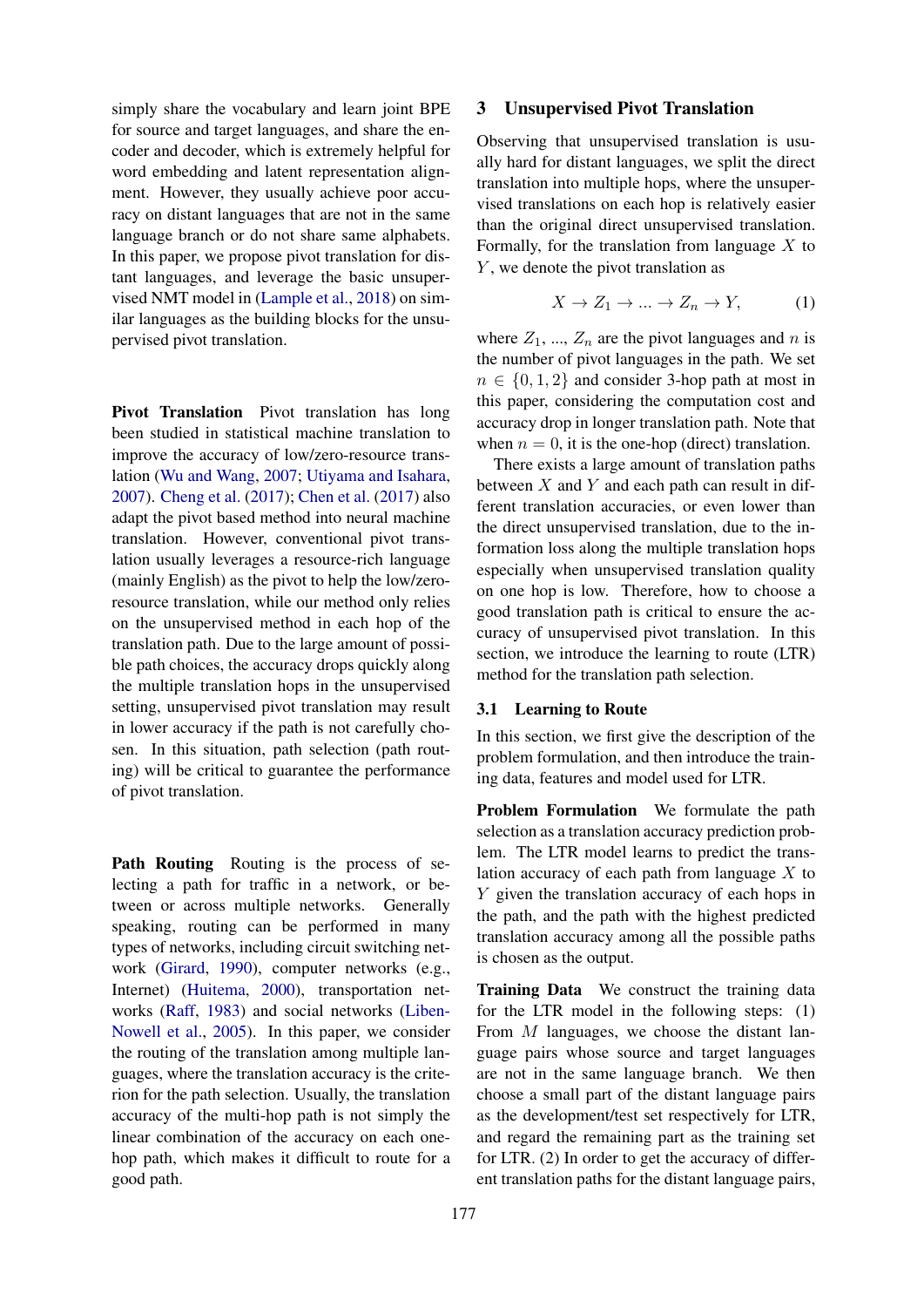as well as to obtain the input features for LTR, we train the unsupervised model for the translation between any languages and obtain the BLEU score of each pair. For M languages, there are total  $M(M - 1)$  language pairs and BLEU scores, which requires  $M(M-1)/2$  unsupervised models since one model can handle both translation directions following the common practice in unsupervised NMT [\(Lample et al.,](#page-8-2) [2018\)](#page-8-2). (3) We then test the BLEU scores of the each possible translation path for the language pairs in the development and test sets, based on the models trained in previous steps. These BLEU scores are regarded as the ground-truth data to evaluate the performance of unsupervised pivot translation. (4) We just get the BLEU scores of a small part of the possible paths in the training set, which are used as the training data for LTR model<sup>[3](#page-3-0)</sup>. We describe the features of the training data in the next paragraph.

Features We extract several features from the paths in training data for better model training. Without loss of generality, we take a 3-hop path  $X \rightarrow Z_1 \rightarrow Z_2 \rightarrow Y$  as an example, and regard it as a token sequence consisting of languages and one-hops:  $X, X \rightarrow Z_1, Z_1, Z_1 \rightarrow Z_2, Z_2$ ,  $Z_2 \rightarrow Y$  and Y. We consider two kinds of features for the token sequence: (1) The token ID. There are a total of 7 tokens in the path shown above. Each token ID is converted into trainable embeddings. For a one-hop token like  $Z_1 \rightarrow Z_2$ , its embedding is simply the average of the two embeddings of  $Z_1$  and  $Z_2$ . (2) The BLEU score of each language and one-hop, where we get the BLEU score of each language by averaging the accuracy of the one-hop path from or to this language. For example, the BLEU score of the target language  $Z_1$  in  $X \to Z_1$  is calculated by averaging all the BLEU scores of the one-hop translation from other languages to  $Z_1$ , while the BLEU score of the source language  $Z_1$  in  $Z_1 \rightarrow Z_2$  is calculated by averaging the BLEU scores of all the one-hop translation from  $Z_1$  to other languages. We concatenate the above two features together in one vector for each language and one-hop token, and get a sequence of features for each path. The BLEU score of the path will be used as the label for the LTR model.

Model We use a multi-layer LSTM model to predict the BLEU score of the translation path. The input of the LSTM model is the feature sequence described in the above paragraph. The last hidden of LSTM is multiplied with an onedimensional vector to predict the BLEU score of the path.

### 3.2 Discussions

We make brief discussions on some possible baseline routing methods and compare them with our proposed LTR.

*Random Routing*: We randomly choose a path as the routing result.

*Prior Pivoting*: We set the pivot language for each language according to prior knowledge<sup>[4](#page-3-1)</sup>. Denote  $P_X$  and  $P_Y$  as the pivot language for X and Y respectively. The path  $X \to P_X \to P_Y \to Y$  will be chosen as the routing result by prior pivoting.

*Hop Average*: The average of the BLEU scores of each one-hop in the path is taken as the predicted BLEU score for this path. We select the path with the highest predicted BLEU score, as used in the LTR method.

Compared with these simple rule based routing methods described above, LTR chooses the path purely by learning on a part of the ground-truth paths. The feature we designed in LTR can capture the relationship between languages to determine the BLEU score and relative ranking of the paths. This data-driven learning based method (LTR) will be more accurate than the rule based methods. In the next section, we conduct experiments to verify effectiveness of our proposed LTR and compare with the baseline methods.

## 4 Experiments Design

Our experiments consist of two stages in general. In the first stage, we need to train the unsupervised NMT model between any two languages to get the BLEU scores of each one-hop path. We also get the BLEU scores for a part of multi-hop paths through pivoting, which are used as the training and evaluation data for the second stage. In the second stage, we train the LTR model based on the training data generated in the first stage. In this section, we give brief descriptions of the experiment settings for the unsupervised NMT model

<span id="page-3-0"></span> $3$ As described in Footnote 2, we cannot afford to test the BLEU scores of all the possible paths, so we just test a small part of them for training.

<span id="page-3-1"></span><sup>&</sup>lt;sup>4</sup>For the languages in each language branch, we choose the language with the largest amount of monolingual data in this branch as the pivot language. All languages in the same language branch share the same pivot language.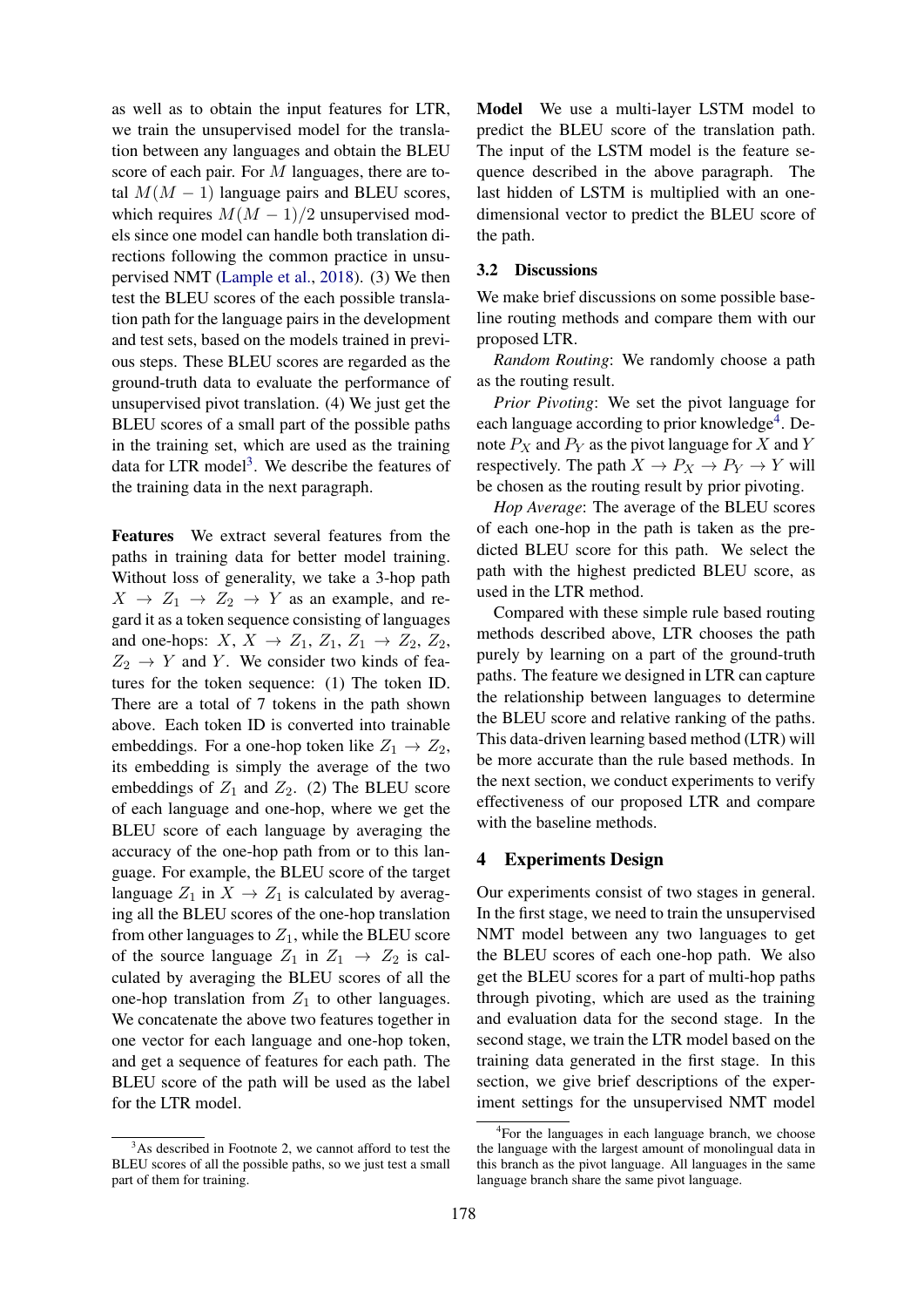training (the first stage) and the LTR model training and path routing (the second stage).

# <span id="page-4-9"></span>4.1 Experiment Setting for Direct Unsupervised NMT

Datasets We conduct the experiments on 20 languages and a total of  $20 \times 19 = 380$  language pairs, which have no bilingual sentence pairs but just monolingual sentences for each language. The languages involved in the experiments can be divided into 4 language branches by the taxonomy of language family: Balto-Slavic branch, Ger-manic branch, Italic branch and Uralic branch<sup>[5](#page-4-0)</sup>. The language name and its ISO 639-1 code contained in each branch can be found in the supplementary materials (Section 1 and 2).

We collect the monolingual corpus from Wikipedia for each language. We download the language specific Wikipedia contents in XML for- $\text{mat}^6$  $\text{mat}^6$ , and use WikiExtractor<sup>[7](#page-4-2)</sup> to extract and clean the texts. We then use the sentence tokenizer from the NLTK toolkit $8$  to generate segmented sentences from Wikipedia documents.

To ensure we have the development and test set for the large amount of language pairs to evaluate the unsupervised translation accuracy in our experiments, we choose the languages that are covered by the common corpus of TED talks, which contains translations between more than 50 lan-guages [\(Ye et al.,](#page-8-17)  $2018$ <sup>[9](#page-4-4)</sup>. In this circumstance, we can leverage the development and test set from TED talks for evaluation. Note that in the unsupervised setting, we just leverage monolingual sentences for unsupervised training and only use the bilingual data for developing and testing. In order to alleviate the domain mismatch problem that we train on monolingual data from Wikipedia but test on the evaluation data from TED talks, we also fine-tune the unsupervised models with the small size of monolingual data from TED talks $^{10}$  $^{10}$  $^{10}$ . The monolingual data from TED talks is merged with the monolingual data from Wikipedia in the

fine-tuning process, which results in better performance for the unsupervised translation. The size of Wikipidia and TED talks monolingual data can be found in the supplementary materials (Section 3).

All the sentences in the bilingual and monolingual data are first tokenized with moses tok-enizer<sup>[11](#page-4-6)</sup> and then segmented into subword symbols using Byte Pair Encoding (BPE) [\(Sennrich](#page-8-18) [et al.,](#page-8-18) [2016\)](#page-8-18). When training the unsupervised model, we learn the BPE tokens with 60000 merge operations across the source and target languages for each language pair and jointly training the embedding using fastext $12$ , following the practice in [Lample et al.](#page-8-2) [\(2018\)](#page-8-2).

Model Configurations We use transformer model as the basic NMT model structure, considering it achieves state-of-the-art accuracy and becomes a popular choice for recent NMT research. We use 4-layer encoder and 4-layer decoder with model hidden size  $d_{model}$  and feed-forward hidden size  $d_{\rm ff}$  being 512, 2048 following the default configurations in [Lample et al.](#page-8-2) [\(2018\)](#page-8-2). We use the same model configurations for all the language pairs.

Model Training and Inference We train the unsupervised model with 1 NVIDIA Tesla V100 GPU. One mini-batch contains roughly 4096 source tokens and 4096 target tokens, as used in [Lample et al.](#page-8-2) [\(2018\)](#page-8-2). We follow the default parameters of Adam optimizer [\(Kingma and Ba,](#page-8-19) [2014\)](#page-8-19) and learning rate schedule in [Vaswani et al.](#page-8-20) [\(2017\)](#page-8-20). During inference, we decode with greedy search for all the languages. We evaluate the translation quality by tokenized case sensitive BLEU [\(Pap](#page-8-21)[ineni et al.,](#page-8-21) [2002\)](#page-8-21) with multi-bleu. $pl<sup>13</sup>$  $pl<sup>13</sup>$  $pl<sup>13</sup>$ .

# 4.2 Experiment Setting for Routing

Configurations for Routing We choose the distant language pairs from the 20 languages based on the taxonomy of language family: if two languages are not in the same language branch, then they are regarded as distant languages. We get 294 distant language pairs. As described in Section [3.1,](#page-2-0) we choose nearly 5% and 10% of the distant language pairs as the development and test set

<span id="page-4-0"></span><sup>&</sup>lt;sup>5</sup>The first three branches belong to Indo-European family while the last branch is actually a language family. We do not further split the 3 languages in Uralic family into different branches.

<span id="page-4-1"></span><sup>6</sup> For example, we download English Wikipedia contents from https://dumps.wikimedia.org/enwiki.

<span id="page-4-2"></span><sup>7</sup> https://github.com/attardi/wikiextractor

<span id="page-4-3"></span><sup>8</sup> https://www.nltk.org/

<span id="page-4-5"></span><span id="page-4-4"></span><sup>9</sup> https://github.com/neulab/word-embeddings-for-nmt

<sup>10</sup>https://github.com/ajinkyakulkarni14/TED-

Multilingual-Parallel-Corpus/tree/master/Monolingual\_data

<span id="page-4-6"></span><sup>11</sup>https://github.com/moses-smt/mosesdecoder/blob/mast er/scripts/tokenizer/tokenizer.perl

<span id="page-4-8"></span><span id="page-4-7"></span><sup>12</sup>https://github.com/facebookresearch/fastText

<sup>13</sup>https://github.com/moses-smt/mosesdecoder/blob/ master/scripts/generic/multi-bleu.perl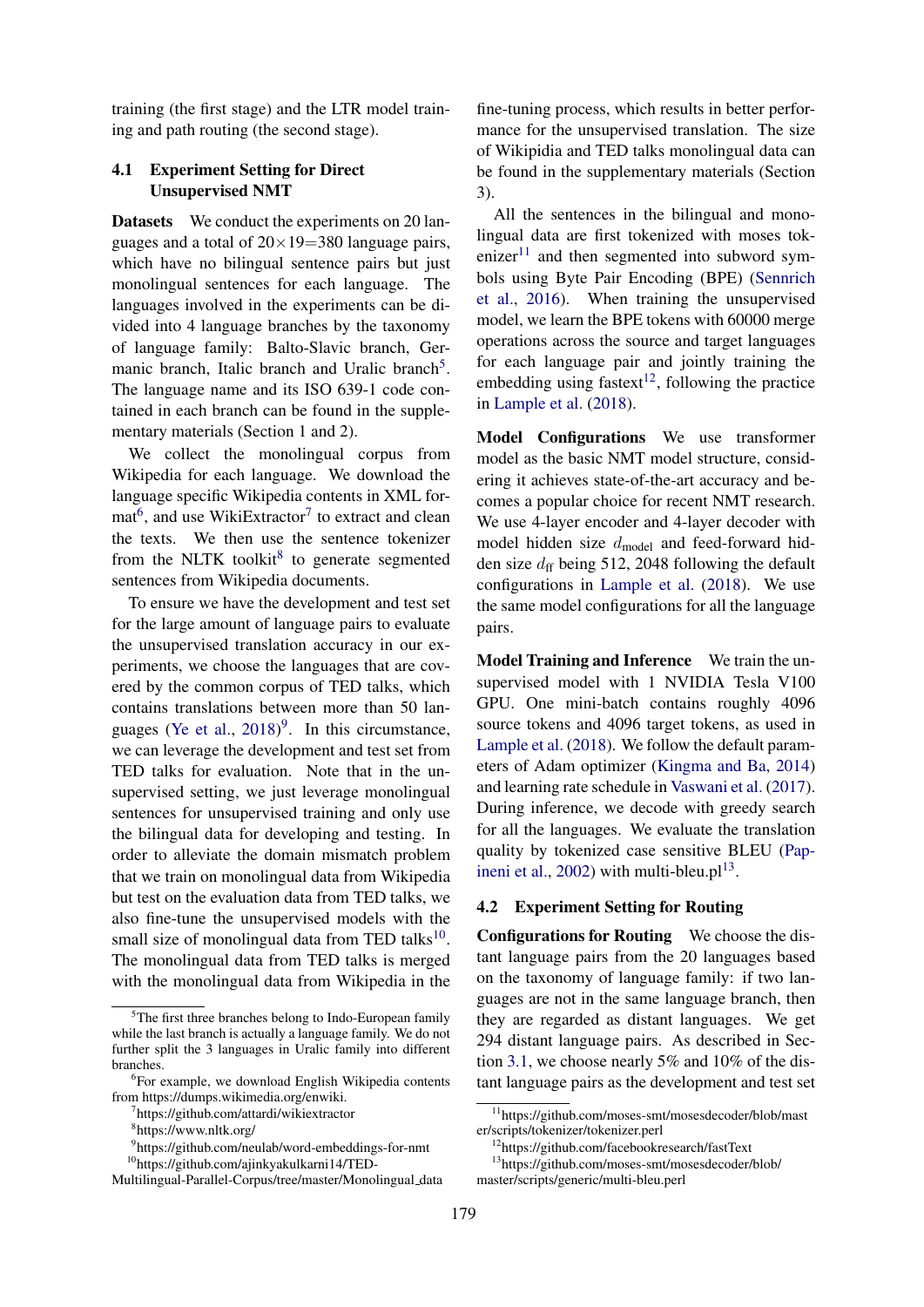<span id="page-5-1"></span>

| Source | Target | DT   | GT    | $GT(\Delta)$ | Pivot-1 | Pivot-2 | <b>LTR</b> | $LTR(\Delta)$ | Pivot-1 | Pivot-2 |
|--------|--------|------|-------|--------------|---------|---------|------------|---------------|---------|---------|
| Da     | Gl     | 6.56 | 12.14 | 5.58         | En      | Es      | 12.14      | 5.58          | En      | Es      |
| Bg     | Sv     | 4.72 | 9.92  | 5.20         | En      | En      | 9.92       | 5.20          | En      | En      |
| Gl     | Sv     | 3.79 | 8.62  | 4.83         | Es      | En      | 8.62       | 4.83          | Es      | En      |
| Sv     | Gl     | 3.70 | 8.13  | 4.43         | En      | Es      | 8.13       | 4.43          | En      | Es      |
| Вe     | It     | 2.11 | 6.40  | 4.29         | Uk      | En      | 5.24       | 3.13          | En      | En      |
| Pt     | Вe     | 4.76 | 8.86  | 4.10         | Ru      | Ru      | 8.86       | 4.10          | Ru      | Ru      |
| Gl     | Da     | 7.45 | 11.33 | 3.88         | Es      | Es      | 11.33      | 3.88          | Es      | Es      |
| Be     | Pt     | 6.39 | 9.77  | 3.38         | Ru      | Ru      | 6.39       | 0.00          |         |         |
| It     | Be     | 2.24 | 5.19  | 2.95         | Pt      | Ru      | 4.64       | 2.40          | Ru      | Ru      |
| Nl     | Uk     | 4.69 | 7.23  | 2.54         | De      | De      | 7.12       | 2.53          | Ru      | Ru      |

Table 1: The BLEU scores of a part of the distant language pairs in the test set (Please refer to Section 1 and 4 in the supplementary materials for the corresponding full language name and full results). *DT*: direct unsupervised translation. *GT*: the ground-truth best path. *LTR*: the routing results of LTR.  $(\Delta)$  is the BLEU gap between *GT* or *LTR* and *DT*. Pivot-1 and Pivot-2 are two pivot languages in the path, which will be the same language if the path is 2-hop and will both be empty if the path is 1-hop (direct translation).

<span id="page-5-0"></span>

| Length        | 1-hop | $2-hop$ | $3-hop$ |
|---------------|-------|---------|---------|
| Ratio $(\% )$ | 7.1   | 53.6    | 39.3    |

Table 2: The length distribution of the best translation paths. The ratio is calculated based on all language pairs in the test set.

for routing. Note that if the language pair  $X \to Y$ is in development (test) set, then the language pair  $Y \rightarrow X$  will be also in development (test) set. We then enumerate all possible paths between any two language pairs in development and test set, and test the BLEU scores of the each possible path, which are regarded as the ground-truth data to evaluate the performance of the routing method. For the remaining 85% distant language pairs, we just test the BLEU score for 10% of all possible paths, and use these BLEU scores as the label for LTR model training.

We use 2-layer LSTM as described in Section [3.1.](#page-2-0) The dimension of input feature vector is 6, which includes the embedding of the token ID with size of 5, the BLEU score with size 1 (we normalize the BLEU score into 0-1). We change the depth and width of LSTM, but there is no significant gain in performance.

We use the mean square error as the training loss for the LTR model, and use Adam as the optimizer. The initial learning rate is 0.01. When applying the LTR model on unseen pairs, we predict the BLEU scores of all the possible paths (including 1-hop (direct translation), 2-hop and 3 hop translation path) between the source and target languages, and choose the path with the highest predicted BLEU score as the routing result. Note that when predicting the path with LTR in inference time, we do not include the pivot language which occurs less than 10 times in training set, which can improve that stability of the *LTR* prediction.

Methods for Comparison We conduct experimental comparisons on different methods de-scribed in Section [3](#page-2-1) for path selection (routing), including *Random Routing (RR)*, *Prior Pivoting (PP)*, *Hop Average (HA)* and *Learning to Route (LTR)*. We also compare these routing methods with the direct unsupervised translation, denoted as *Direct Translation (DT)*. We list the BLEU score of the best multi-hop path (the ground truth) as a reference, which is denoted as *Ground Truth (GT)*.

## 5 Results

In this section, we introduce the performance of unsupervised pivot translation for distant languages. We first demonstrate the advantages of unsupervised pivot translation by comparing the best translation path (*GT*) with direction translation (*DT*), and then show the results of our proposed *LTR*. We also compare *LTR* with other routing methods (*RR*, *PP* and *HA*) to demonstrate its effectiveness.

# 5.1 The Advantage of Unsupervised Pivot **Translation**

In order to demonstrate the advantage of unsupervised pivot translation for distant languages, we first analyze the distribution of the length of the best translation paths (*GT*), as shown in Table [2.](#page-5-0) The direction translation (1-hop) only takes a ratio of 7.1%, which means that a majority (92.9%)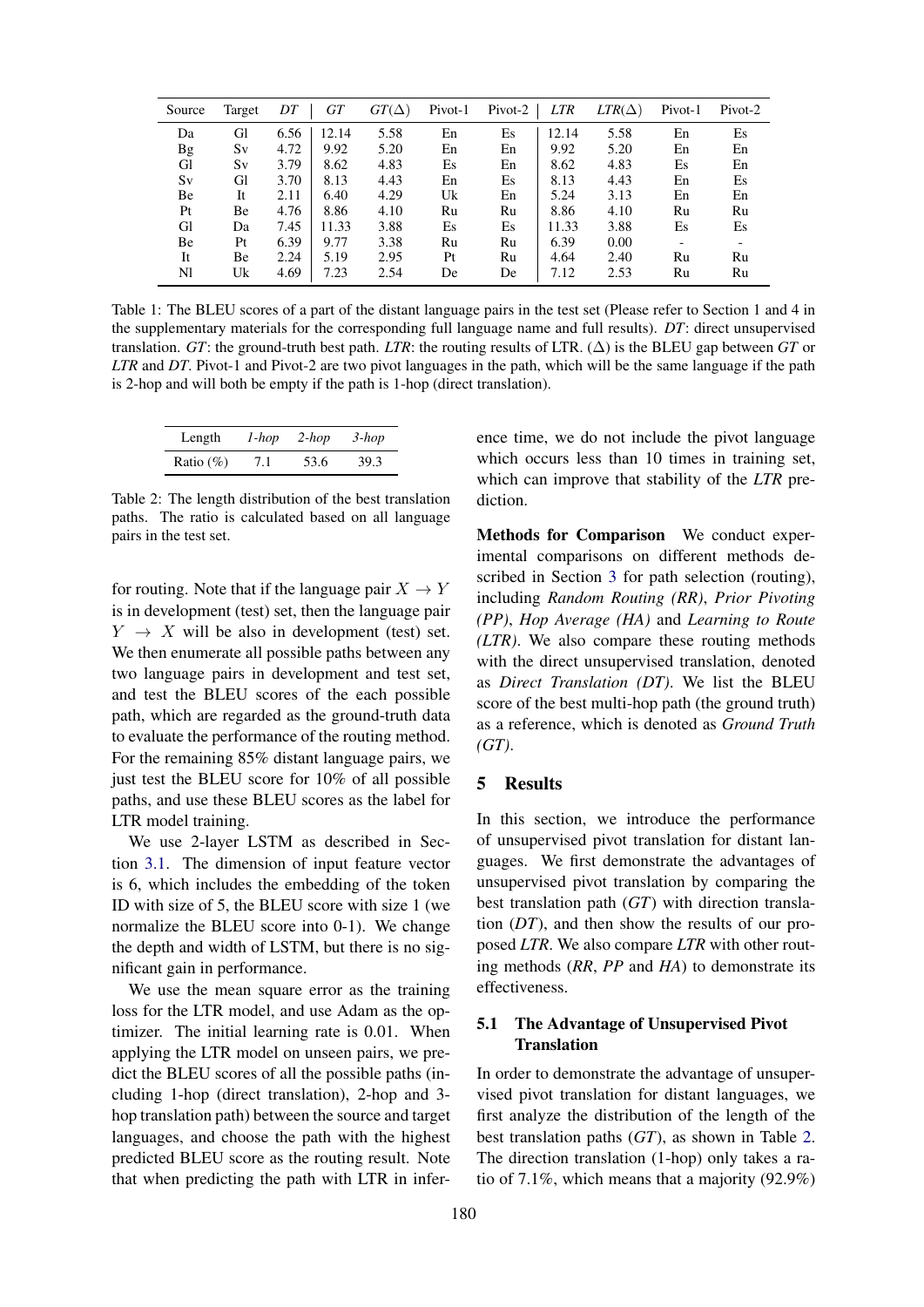<span id="page-6-1"></span>

Figure 1: The CDF of the BLEU scores for the distant language pairs in the test set. The green curve represents the direct unsupervised translation (*DT*), and the black curve represents the best translation path (*GT*). The other three curves represent the three routing methods for comparison: blue for hop average (*HA*), cyan for prior pivoting (*PP*) and red for our proposed learning to route (*LTR*).

of the distant language pairs need multiple hops to improve the translation accuracy.

We further compare the BLEU score of the best path (*GT*, which is also the upper-bound of different routing methods) with the direct unsupervised translation, and show the results for a part of distant languages pairs in Table  $1^{14}$  $1^{14}$  $1^{14}$  $1^{14}$ . It can be seen that *GT* can largely outperform the direct translation *DT* with up to 5.58 BLEU points. We further plot the CDF of the BLEU scores on all the distant language pairs in the test set in Figure [1.](#page-6-1) It can be seen that the CDF curve of *GT* is always in the right part of *DT*, which means better accuracy and demonstrates the advantage of unsupervised pivot translation for distant languages.

#### 5.2 Results of *LTR*

Accuracy of *LTR* Model As our *LTR* selects the good path by ranking according to the predicted BLEU score, we first report the accuracy of selecting the best path. *LTR* can achieve 57% in terms of top-1 accuracy and 86% in terms of top-5 accuracy. Although the top-1 accuracy is not so high, it is acceptable because there exists some other route path just a little bit lower than the best path. We show the routing results of our *LTR* for some language pairs in Table [1.](#page-5-1) Take the *Nl-Uk* language pair in Table [1](#page-5-1) as an example. The routing result of *LTR* for this pair does not match with *GT*, which

<span id="page-6-2"></span>

|  |  | Methods   DT   RR HA PP LTR   GT            |
|--|--|---------------------------------------------|
|  |  | BLEU   6.06   3.40  6.92  7.12  8.33   8.70 |

Table 3: The performance of different routing methods. The BLEU score is averaged on all the distant language pairs in the test set. The compared methods include: *DT*: direct unsupervised translation, *RR*: random routing, *PP*: prior pivoting, *HA*: hop average, *LTR*: our proposed learning to route, and *GT*: the best translation path (the ground truth).

affects the top-1 accuracy. However, the BLEU gap between our selected path and the best path is as small as 0.09, which has little influence on the BLEU score of the selected path. Our further analysis in the next paragraph shows that the averaged BLEU score that *LTR* achieved in test set is close to that of *GT*.

BLEU Score of Selected Path We further report the BLEU score of the translation path selected by *LTR* as well as other routing methods in Table [3,](#page-6-2) where the BLEU score is averaged over all the distant language pairs in the test set. It can be seen that compared with direct unsupervised translation (*DT*) which achieves 6.06 aver-aged BLEU score<sup>[15](#page-6-3)</sup>, our *LTR* can achieve 2.27 BLEU points improvement on average, and is just 0.37 points lower than the ground truth best path (*GT*). The small gap between the ground truth and *LTR* demonstrates that although *LTR* fails to select the best path in 43% of the distant pairs (just 57% in terms of top-1 accuracy), it indeed chooses the path which has a BLEU score slightly lower than the best path. Random routing (*RR*) even performs worse than *DT*, demonstrating the routing problem is non-trivial. *LTR* outperforms *PP* and *HA* by more than 1 BLEU point on average. We also show the CDF of the BLEU scores of different methods in Figure [1,](#page-6-1) which clearly shows that *LTR* can outperform the *PP* and *HA* routing methods, demonstrating the effectiveness of the proposed *LTR*.

#### 5.3 Extension to Supervised Pivoting

In the previous experiments, we rely purely on unsupervised NMT for pivot translation, assuming that the translation on each hop cannot leverage any bilingual sentence pairs. However, there in-

<span id="page-6-0"></span><sup>&</sup>lt;sup>14</sup>Due to space limitation, we leave the full results of the distant language pairs in the test set in the supplementary materials (Section 4).

<span id="page-6-3"></span><sup>&</sup>lt;sup>15</sup>The averaged BLEU score seems not high, because the unsupervised translations between some hard languages in the test set obtain really low BLEU scores, which affects the average score.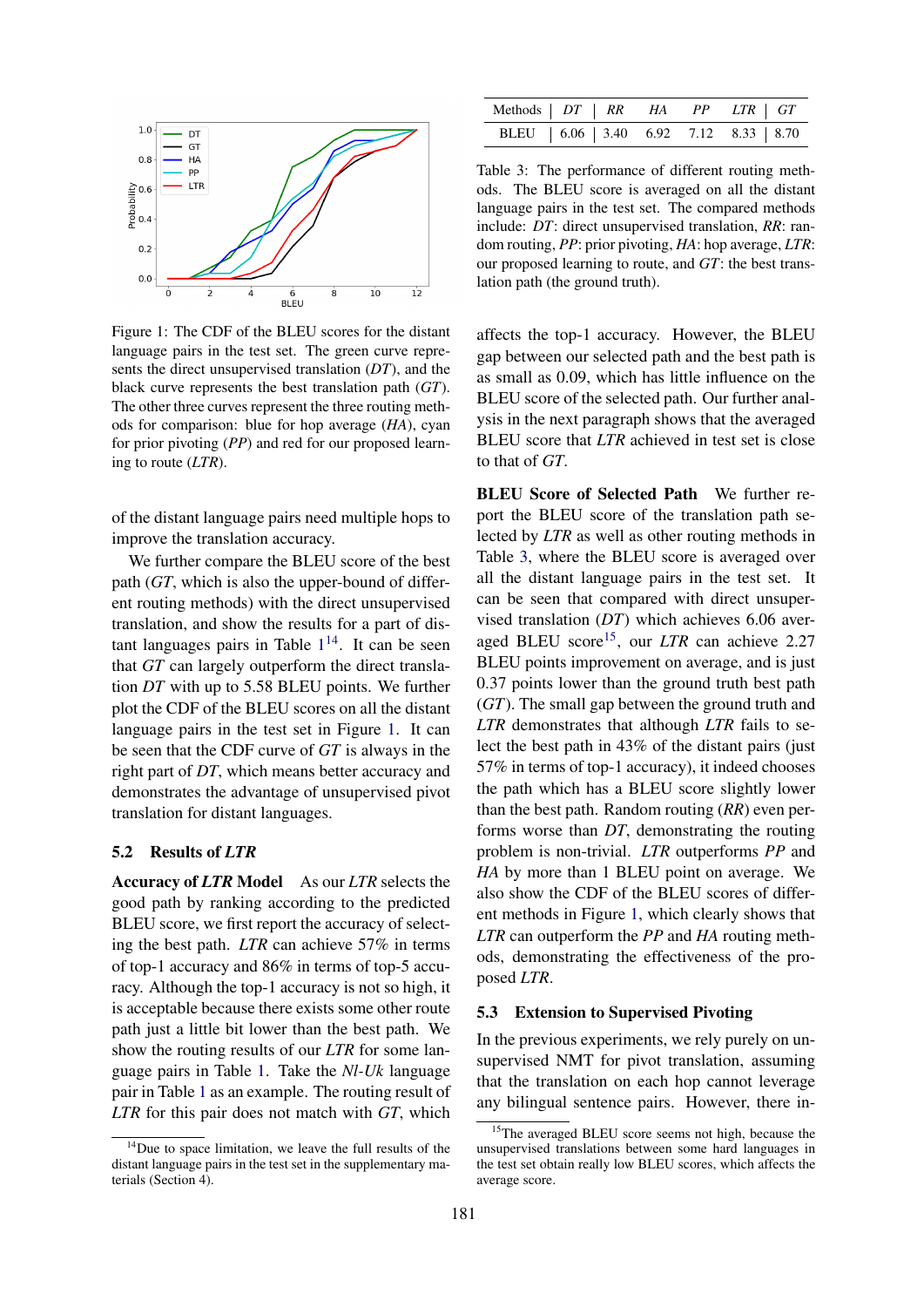<span id="page-7-1"></span>

| Source | Target | DT   | $GT$ -unsup | $GT$ -sup | Δ    | Source | Target | DT   | $GT$ -unsup | $GT$ -sup |      |
|--------|--------|------|-------------|-----------|------|--------|--------|------|-------------|-----------|------|
| Da     | Gl     | 6.56 | 12.14       | 15.20     | 8.64 | Pt     | Вe     | 4.76 | 8.86        | 13.03     | 8.27 |
| Bg     | Sv     | 4.72 | 9.92        | 9.92      | 5.20 | Gl     | Da     | 7.45 | 11.33       | 15.52     | 8.07 |
| Gl     | Sv     | 3.79 | 8.62        | 9.58      | 5.79 | Вe     | Pt     | 6.39 | 9.77        | 14.50     | 8.11 |
| Sv     | Gl     | 3.70 | 8.13        | 9.38      | 5.68 | It     | Вe     | 2.24 | 5.19        | 8.60      | 6.36 |
| Вe     |        | 2.11 | 6.40        | 9.26      | 7.15 | Nl     | Uk     | 4.69 | 7.23        | 8.07      | 3.38 |

Table 4: The BLEU scores of the same language pairs as shown in Table [1](#page-5-1) (Please refer to Section 5 in the supplementary materials for the full results of the test set). *GT*-sup and *GT*-unsup represent the ground-truth best path with and without supervised pivoting. ∆ is the BLEU gap between *GT*-sup and *DT*.

<span id="page-7-2"></span>

|  |  | BLEU   6.06   3.46 7.07 8.84 9.45   9.79 |
|--|--|------------------------------------------|

Table 5: The performance of different routing methods when enhanced with supervised pivoting. The BLEU score is averaged on all the distant language pairs in the test set. The compared methods include: *DT*: direct unsupervised translation, *RR*: random routing, *HA*: hop average, *PP*: prior pivoting, *LTR*: our proposed learning to route, and *GT*: the best translation path (the ground truth).

deed exist plenty of bilingual sentence pairs between some languages, especially among the popular languages of the world, such as the official languages of the United Nations and the European Union. If we can rely on some supervised hop in the translation path, the accuracy of the translation for distant languages would be greatly improved.

Take the translation from Danish to Galician as an example. The BLEU score of the direct unsupervised translation is 6.56, while the ground-truth best unsupervised path (Danish $\rightarrow$ English→Spanish→Galician) can achieve a BLEU score of 12.14, 5.58 points higher than direct unsupervised translation. For the translation on the intermediate hop, i.e, English→Spanish, we have a lot of bilingual data to train a strong supervised translation model. If we replace the unsupervised English→Spanish translation with the supervised counterpart, the BLEU score of the path (Danish→ English→Spanish→Galician) can improve from 12.14 to 15.2, with 8.64 points gain over the direct unsupervised translation. Note that the gain is achieved without leveraging any bilingual sentence pairs between Danish and Galician.

Without loss of generality, we choose 6 popular languages (we select English, German, Spanish, French, Finish and Russian to cover each language branch we considered in this work) as the supervised pivot languages and replace the translations between these languages with the supervised counterparts. Note that we do not leverage any bilingual data related to the source language and target languages, and the supervised models are only used in the intermediate hop of a 3-hop path. For the bilingual sentence pairs between pivot languages, we choose the common corpus of TED talk which contains translations between multiple languages [\(Ye et al.,](#page-8-17) [2018\)](#page-8-17)<sup>[16](#page-7-0)</sup>.

Table [4](#page-7-1) shows the performance improvements on the language pairs (the same pairs as shown in Table [1\)](#page-5-1). When enhanced with supervised pivoting, we can achieve more than 8 BLEU points gain over *DT* on 4 language pairs, without using any bilingual data between the source language or target language. We also compare our proposed learning to route method *LTR* with *RR*, *HA* and *PP*, as showed in Table [5.](#page-7-2) We conduct the experiments on the original development and test set, but removing the language pairs whose source and target languages belong to the supervised pivot languages we choose. It can be seen that *LTR* can still outperform *RR*, *HA* and *PP* and be close to *GT*, demonstrating the effectiveness of *LTR* in the supervised pivoting setting.

## 6 Conclusions and Future Work

In this paper, we have introduced unsupervised pivot translation for distant language pairs, and proposed the learning to route (LTR) method to automatically select a good translation path for a distant language pair. Experiments on 20 languages and totally 294 distant language pairs demonstrate that (1) unsupervised pivot translation achieves large improvements over direct unsupervised translation for distant languages; (2) our proposed LTR can select the translation path whose translation accuracy is close to the ground-

<span id="page-7-0"></span><sup>&</sup>lt;sup>16</sup>This is the same dataset where we choose the development and test sets in Section [4.1.](#page-4-9) The data can be downloaded from https://github.com/neulab/word-embeddings-for-nmt.